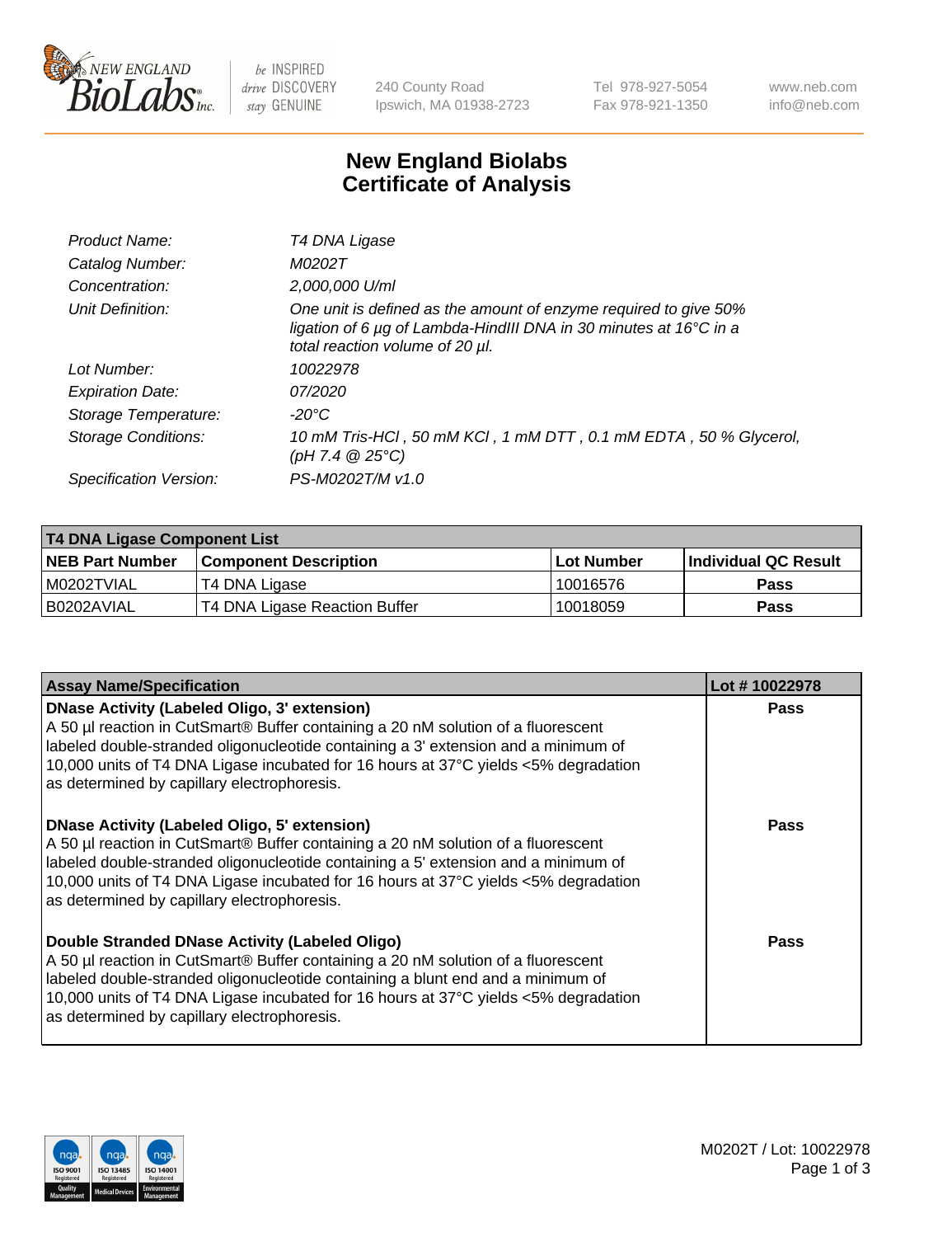

be INSPIRED drive DISCOVERY stay GENUINE

240 County Road Ipswich, MA 01938-2723 Tel 978-927-5054 Fax 978-921-1350

www.neb.com info@neb.com

| <b>Assay Name/Specification</b>                                                                                                                                                                                                                                                                                                                                                                                    | Lot #10022978 |
|--------------------------------------------------------------------------------------------------------------------------------------------------------------------------------------------------------------------------------------------------------------------------------------------------------------------------------------------------------------------------------------------------------------------|---------------|
| <b>Endonuclease Activity (Nicking)</b><br>A 50 µl reaction in NEBuffer 1 containing 1 µg of supercoiled PhiX174 DNA and a<br>minimum of 2000 units of T4 DNA Ligase incubated for 4 hours at 37°C results in <10%<br>conversion to the nicked form as determined by agarose gel electrophoresis.                                                                                                                   | <b>Pass</b>   |
| <b>Exonuclease Activity (Radioactivity Release)</b><br>A 50 µl reaction in NEBuffer 1 containing 1 µg of a mixture of single and<br>double-stranded [3H] E. coli DNA and a minimum of 2000 units of T4 DNA Ligase<br>incubated for 4 hours at 37°C releases <0.1% of the total radioactivity.                                                                                                                      | <b>Pass</b>   |
| <b>Ligation and Recutting (Terminal Integrity, Digested DNA)</b><br>A 20 µl reaction in 1X T4 DNA Ligase Reaction Buffer containing 2 µg of Lambda<br>DNA-HindIII Digest and a minimum of 4000 units of T4 DNA Ligase incubated for 16<br>hours at 37°C results in >95% ligation of the DNA fragments as determined by agarose<br>gel electrophoresis. Of these ligated fragments, >95% can be recut with HindIII. | <b>Pass</b>   |
| <b>Non-Specific DNase Activity (16 Hour)</b><br>A 50 µl reaction in NEBuffer 1 containing 1 µg of CIP-treated Lambda-HindIII DNA and<br>a minimum of 2000 units of T4 DNA Ligase incubated for 16 hours at 37°C results in a<br>DNA pattern free of detectable nuclease degradation as determined by agarose gel<br>electrophoresis.                                                                               | <b>Pass</b>   |
| <b>Protein Concentration (A280)</b><br>The concentration of T4 DNA Ligase is 2 mg/ml +/- 10% as determined by UV absorption<br>at 280 nm. Protein concentration is determined by the Pace method using the<br>extinction coefficient of 57,675 and molecular weight of 55,292 daltons for T4 DNA<br>Ligase (Pace, C.N. et al. (1995) Protein Sci., 4, 2411-2423).                                                  | <b>Pass</b>   |
| <b>Protein Purity Assay (SDS-PAGE)</b><br>T4 DNA Ligase is ≥ 95% pure as determined by SDS-PAGE analysis using Coomassie Blue<br>detection.                                                                                                                                                                                                                                                                        | <b>Pass</b>   |
| qPCR DNA Contamination (E. coli Genomic)<br>A minimum of 2000 units of T4 DNA Ligase is screened for the presence of E. coli<br>genomic DNA using SYBR® Green qPCR with primers specific for the E. coli 16S rRNA<br>locus. Results are quantified using a standard curve generated from purified E. coli<br>genomic DNA. The measured level of E. coli genomic DNA contamination is ≤ 1 E. coli<br>genome.        | Pass          |
| <b>RNase Activity (Extended Digestion)</b><br>A 10 µl reaction in NEBuffer 4 containing 40 ng of a 300 base single-stranded RNA<br>and a minimum of 1 µl of T4 DNA Ligase is incubated at 37°C. After incubation for 16<br>hours, >90% of the substrate RNA remains intact as determined by gel electrophoresis                                                                                                    | <b>Pass</b>   |